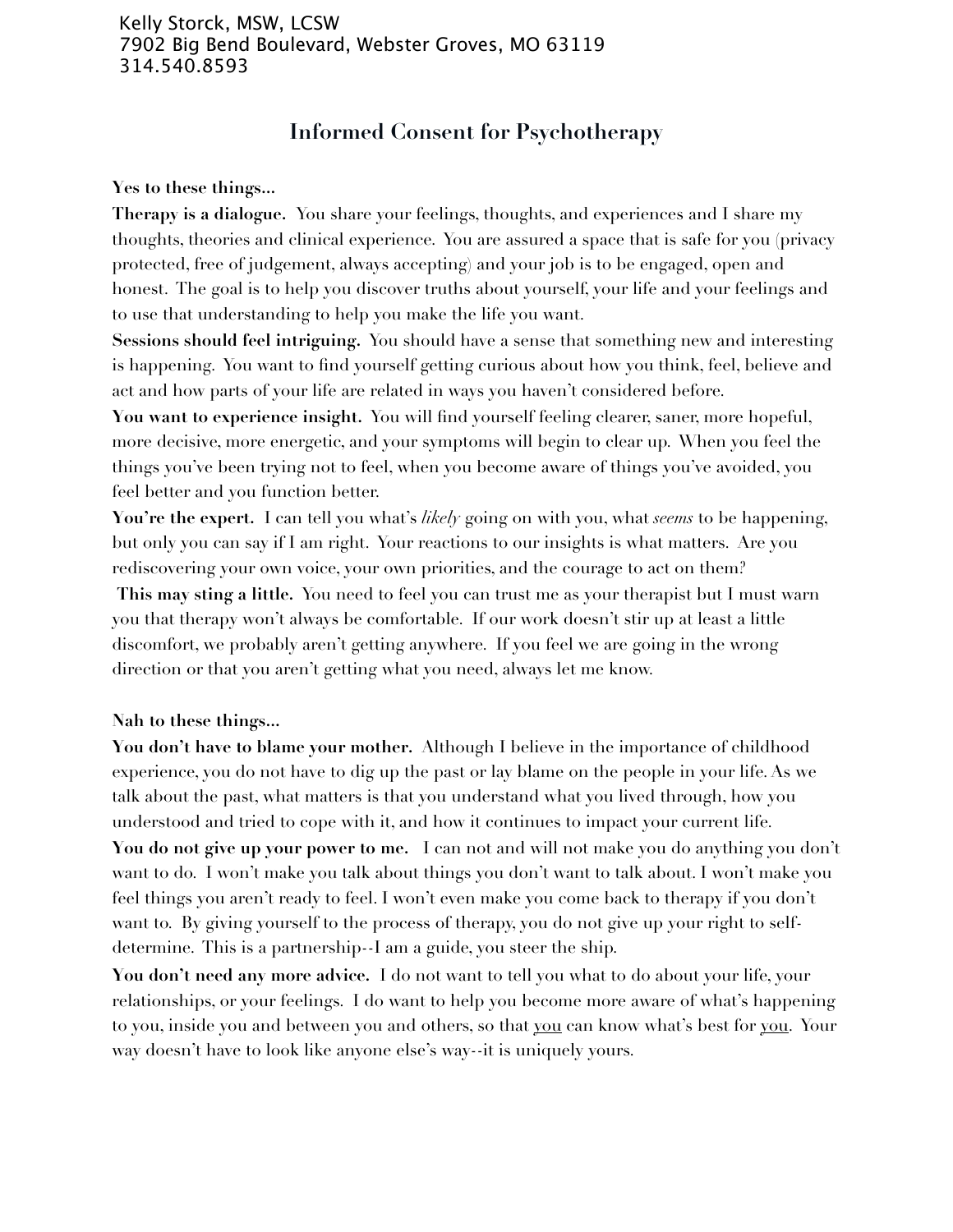**THE PROCESS OF THERAPY/EVALUATION AND SCOPE OF PRACTICE:** Participation in therapy can result in a number of benefits to you, including improving interpersonal relationships and resolution of the specific concerns that led you to seek therapy. Working toward these benefits, however, requires effort on your part. Psychotherapy requires your very active involvement, honesty, and openness in order to change your thoughts, feelings, and/or behavior. I will ask for your feedback and views on your therapy, its progress, and other aspects of the therapy and will expect you to respond openly and honestly. I may challenge some of your assumptions or perceptions or propose different ways of looking at, thinking about, or handling situations, which can cause you to feel very upset, angry, depressed, challenged, or disappointed. Attempting to resolve issues that brought you to therapy in the first place, such as personal or interpersonal relationships, may result in changes that were not originally intended. Psychotherapy may result in decisions about changing behaviors, employment, substance use, schooling, housing, or relationships. Sometimes a decision that is positive for one family member is viewed quite negatively by another family member. Change will sometimes be easy and swift, but more often it will be slow and even frustrating. There is no guarantee that psychotherapy will yield positive or intended results. I provide neither custody evaluation recommendation nor medication or prescription recommendation nor legal advice, as these activities do not fall within my scope of practice.

**CONTACT & EMERGENCY PROCEDURES: If you need to contact me between sessions (to reschedule or if the issue can not wait until our next session), please leave a message at 314.540.8593 and clearly state your name, number, issue and desired action/response.** I make every effort to return calls promptly, as my schedule allows. **You may also email me at [kellystorck@gmail.com](mailto:tkstorck@hotmail.com) for non-emergency issues** although email is not a secure means to transmit or receive communication and I do not address clinical issues via email (see E-mail section below). If an emergency situation arises, indicate it clearly in your message and if you need to talk to someone right away call 911 or **Behavioral Health Response at 314.469.6644 or 800.811.4760**. BHR provides confidential telephone counseling to people in mental health crises as well as mobile outreach services and community referrals. BHR's services are provided by paid professionals and are free of charge.

**E–MAILS, CELL PHONES, COMPUTERS:** It is very important to be aware that computers and unencrypted e-mail, texts, and e-faxes communication can be relatively easily accessed by unauthorized people and hence can compromise the privacy and confidentiality of such communication. E-mails, texts, and e-faxes, in particular, are vulnerable to such unauthorized access due to the fact that servers or communication companies may have unlimited and direct access to all e-mails, texts and e-faxes that go through them. It is always a possibility that e-faxes, texts, and email can be sent erroneously to the wrong address and computers. Please notify me if you decide to avoid or limit, in any way, the use of e-mail, texts, cell phones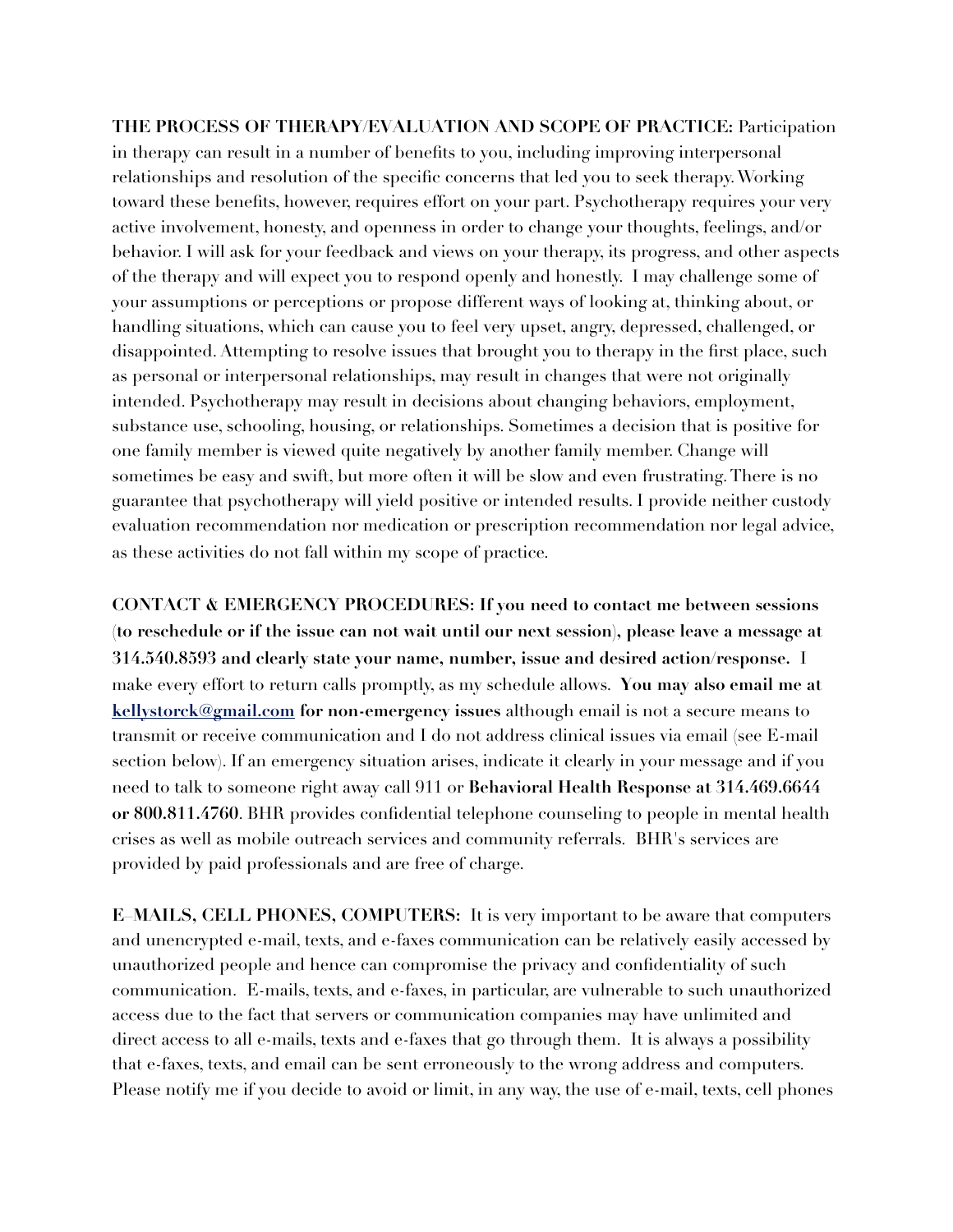calls, phone messages, or e-faxes. If you communicate confidential or private information via unencrypted e-mail, texts or e-fax or via phone messages, I will assume that you have made an informed decision, will view it as your agreement to take the risk that such communication may be intercepted, and will honor your desire to communicate on such matters.

**PAYMENTS & INSURANCE REIMBURSEMENT:** Clients are expected to pay the standard fee of **\$185.00 per 45-50 minute session** at the end of each session unless other arrangements have been made. I **prefer checks and cash** but do accept credit and debit cards for your convenience. I do not charge for phone conversations or correspondence unless they exceed 5 minutes time in a day or become excessive in frequency. Fees for such contact outside of sessions will be calculated according to full session fees. Preparation of special forms or reports such as therapeutic summaries or disability claims will also be billed according to a full session's fees. Please notify me if any problems arise during the course of therapy regarding your ability to make timely payments. Clients who carry insurance should remember that professional services are rendered and charged to the clients and not to the insurance companies. When requested, I will provide you with a copy of your receipt which you can then submit to your insurance company for reimbursement, if you so choose. It is your responsibility to verify the specifics of your coverage. If your account is overdue (unpaid) and there is no written agreement on a payment plan, I can use legal or other means (courts, collection agencies, etc.) to obtain payment.

**CANCELLATION:** Since the scheduling of an appointment involves the reservation of time specifically for you, **a minimum of 24 hours notice is required for re-scheduling or canceling an appointment**. Unless otherwise arranged, the **full fee will be charged for sessions missed without such notification**.

**CONFIDENTIALITY:** All information disclosed within sessions and the written records pertaining to those sessions are confidential and may not be revealed to anyone without your written permission except where disclosure is required by law.

**WHEN DISCLOSURE IS REQUIRED OR MAY BE REQUIRED BY LAW:** Some of the circumstances where disclosure is required or may be required by law are: where there is a reasonable suspicion of child, dependent, or elder abuse or neglect; where a client presents a danger to self, to others, to property, or is gravely disabled; or when a client's family members communicate to me that the client presents a danger to others. Disclosure may also be required pursuant to a legal proceeding by or against you. If you place your mental status at issue in litigation initiated by you, the defendant may have the right to obtain the psychotherapy records and/or testimony. In couple and family therapy, or when different family members are seen individually, even over a period of time, confidentiality and privilege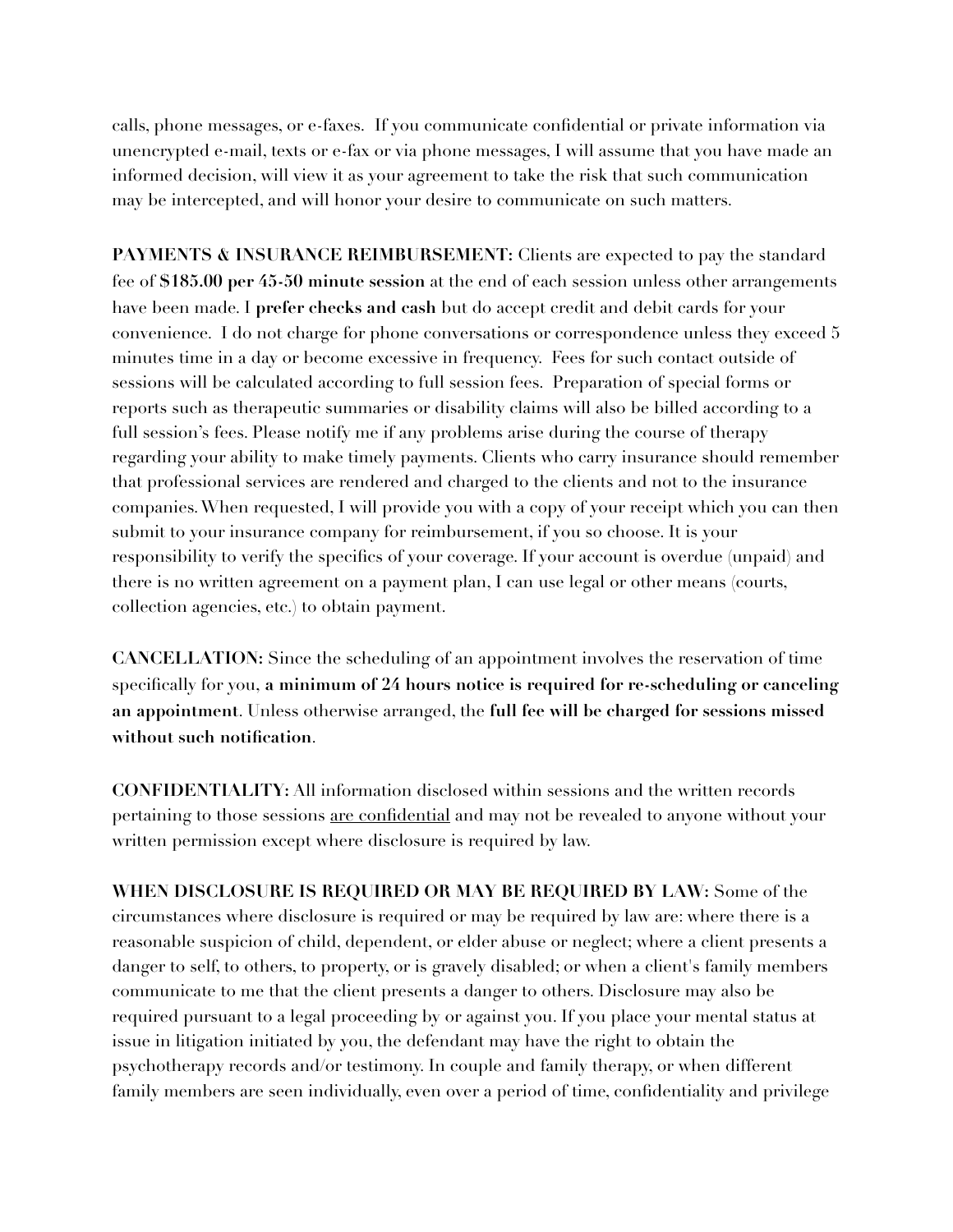do not apply between the couple or among family members, unless otherwise agreed upon. I will use my clinical judgment when revealing such information. If there is an emergency during therapy, or in the future after termination, where I become concerned about your personal safety, the possibility of you injuring someone else, or about you receiving proper psychiatric care, I will do whatever I can within the limits of the law, to prevent you from injuring yourself or others and to ensure that you receive the proper medical care. For this purpose, I may also contact the person whose name you have provided on the intake form.

**HEALTH INSURANCE & CONFIDENTIALITY OF RECORDS:** Disclosure of confidential information may be required by your health insurance carrier or HMO/PPO/MCO/EAP in order to process the claims. If you so instruct me, only the minimum necessary information will be communicated to the carrier. I have no control over, or knowledge of, what insurance companies do with the information I submit or who has access to this information. You must be aware that submitting a mental health invoice for reimbursement carries a certain amount of risk to confidentiality, privacy or to future capacity to obtain health or life insurance or even a job.

**DUAL RELATIONSHIPS:** Despite a popular perception, not all dual or multiple relationships are unethical or avoidable. Therapy never involves sexual or any other dual relationship that impairs my objectivity, clinical judgment or can be exploitative in nature. It is important to realize that in some communities, multiple relationships are either unavoidable or expected. I will never acknowledge working with anyone without their permission. I can discuss with you the often-existing complexities, potential benefits and difficulties that may be involved in dual or multiple relationships. Dual or multiple relationships can enhance trust and therapeutic effectiveness but can also detract from it and often it is impossible to know which ahead of time. It is your responsibility to advise me if the dual or multiple relationship becomes uncomfortable for you in any way. I will always listen carefully and respond to your feedback and will discontinue the dual relationship if I find it interfering with the effectiveness of the therapy or your welfare and, of course, you can do the same at any time.

**SOCIAL NETWORKING:** I do not accept friend requests or professional links from clients on networking sites, such as Facebook or LinkedIn. I believe that act likely compromises your privacy and confidentiality. For this same reason, I request that clients not communicate with me via such sites.

**LITIGATION LIMITATION:** Due to the nature of the therapeutic process and the fact that it often involves making a full disclosure with regard to many matters which may be of a confidential nature, it is agreed that, should there be legal proceedings (such as, but not limited to divorce and custody disputes, injuries, lawsuits, etc.), neither you nor your attorney(s), nor anyone else acting on your behalf will call on me to testify in court or at any